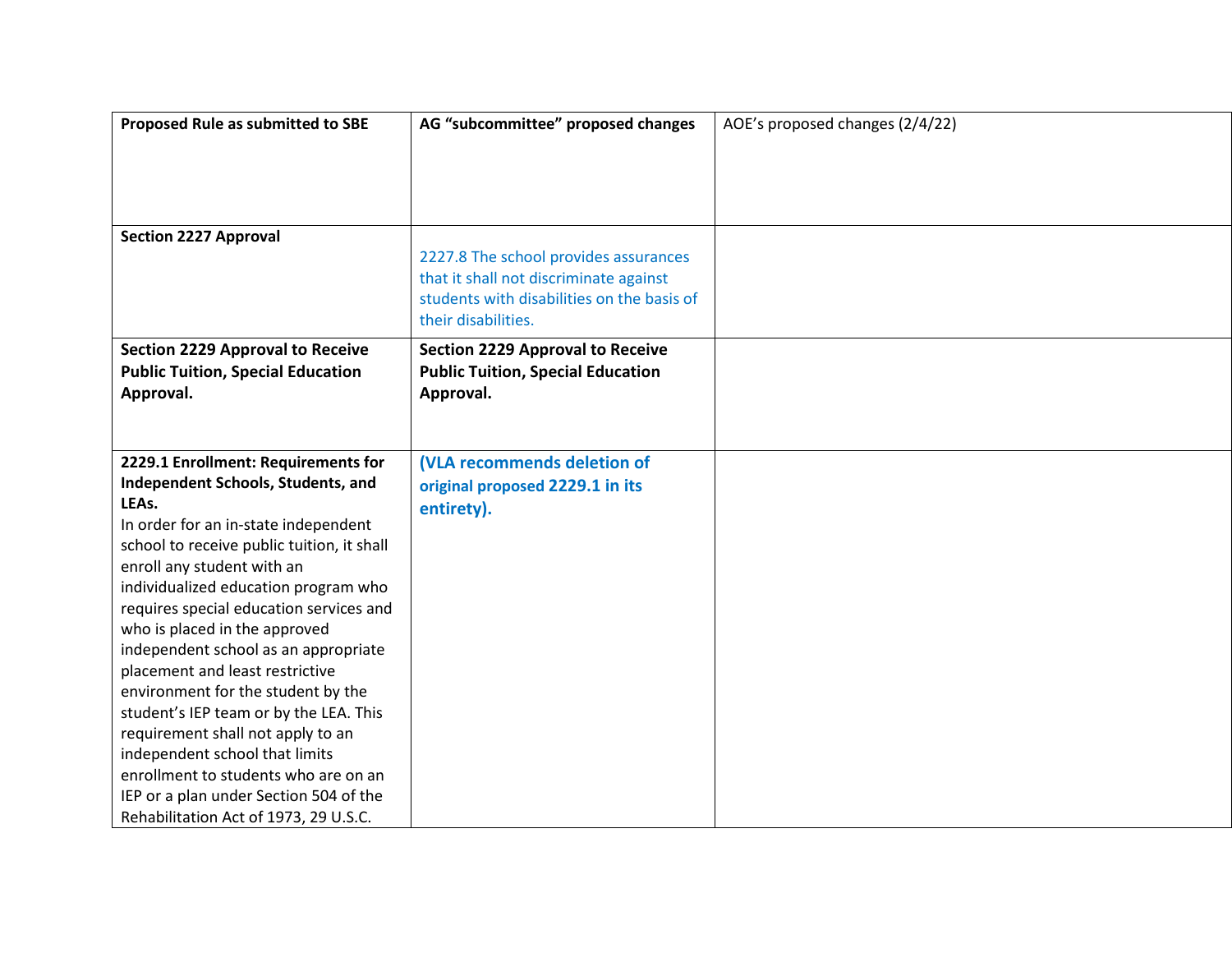| §794 and who are enrolled pursuant to<br>a written agreement between the LEA<br>and the school.                                                                                                                                                                                                                                                                                                                                                                    |                                                                                                                                                                                                                                                                                                                                                                                                                                                                                                    |  |
|--------------------------------------------------------------------------------------------------------------------------------------------------------------------------------------------------------------------------------------------------------------------------------------------------------------------------------------------------------------------------------------------------------------------------------------------------------------------|----------------------------------------------------------------------------------------------------------------------------------------------------------------------------------------------------------------------------------------------------------------------------------------------------------------------------------------------------------------------------------------------------------------------------------------------------------------------------------------------------|--|
| 2229.2 Staffing.<br>An approved independent school is not<br>required to demonstrate that it has the<br>resources to serve every category of<br>special education as defined under<br>Board rules in order to be approved or<br>retain its approval to receive public<br>funding for general tuition.<br>The Secretary shall establish minimum<br>standards of services for students<br>receiving special education services in<br>independent schools in Vermont. | (VLA recommends deletion of title<br>"Staffing")<br>An approved independent school is not<br>required to demonstrate that it has the<br>resources to serve every category of<br>special education as defined under<br>Board rules in order to be approved or<br>retain its approval to receive public<br>funding for general tuition.<br>The Secretary shall establish minimum<br>standards of services for students<br>receiving special education services in<br>independent schools in Vermont. |  |
|                                                                                                                                                                                                                                                                                                                                                                                                                                                                    | 2229.1 Non-Discrimination<br><b>Requirement for Receipt of Public</b><br><b>Tuition</b><br>(1) The independent school's<br>enrollment policies shall not<br>discriminate against students<br>seeking enrollment based on<br>their disability.<br>(2) Independent Schools receiving<br>public tuition shall provide<br>students with disabilities an<br>equal opportunity to participate<br>in its services, facilities,                                                                            |  |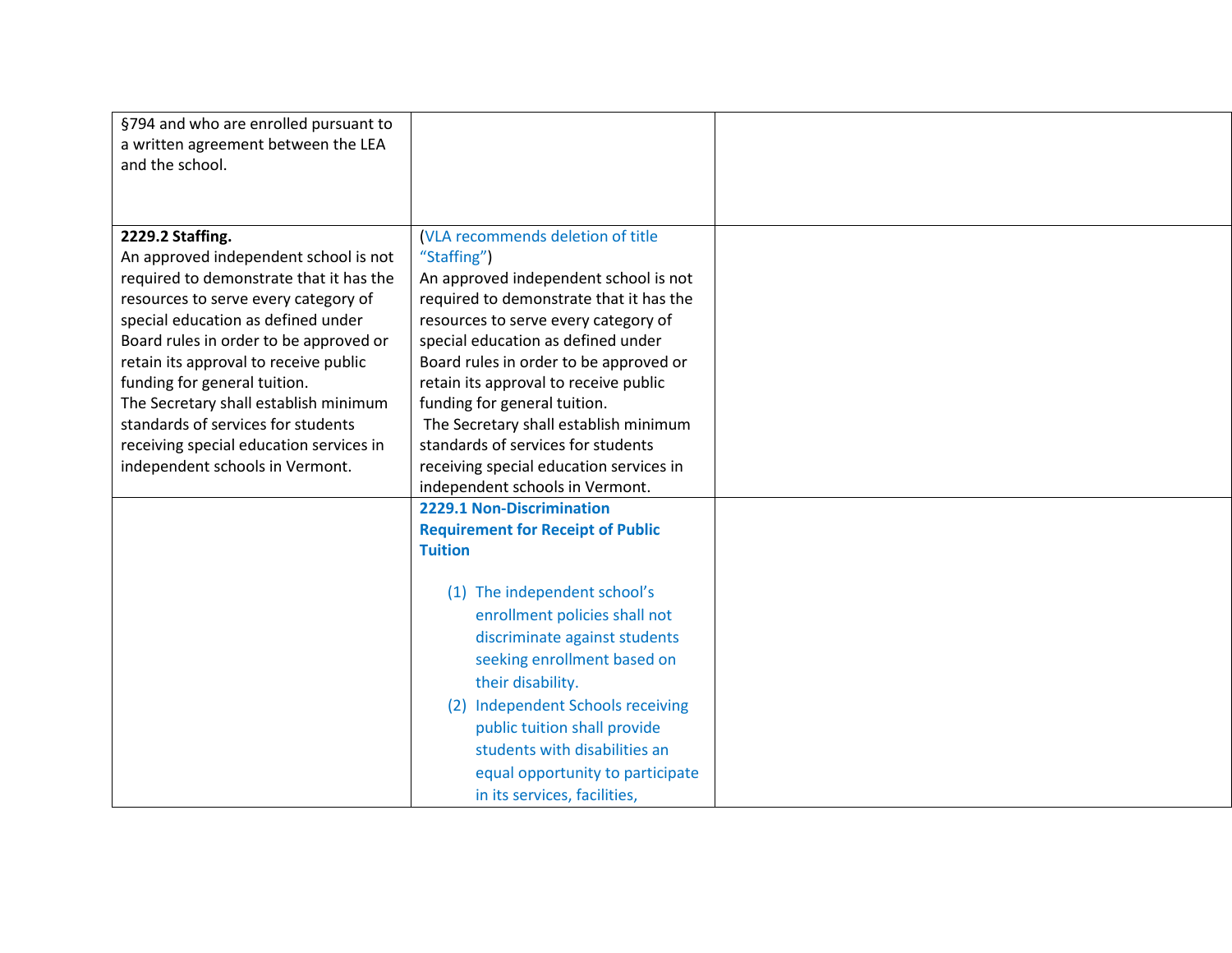| 2229.3 Assurances. | privileges, advantages, benefits,<br>or accommodations.<br>2229.2 Assurances. (no changes except<br>for numbering)                                                                                                                                                                                                                                                                                                                                                                                                                                                                                                                                      |                                                                                                                                                                                                                                                                                                                                                                                                                                                                                                                                                                                                                                                                                                                                                                                                                                                                                                                                                                                                                 |
|--------------------|---------------------------------------------------------------------------------------------------------------------------------------------------------------------------------------------------------------------------------------------------------------------------------------------------------------------------------------------------------------------------------------------------------------------------------------------------------------------------------------------------------------------------------------------------------------------------------------------------------------------------------------------------------|-----------------------------------------------------------------------------------------------------------------------------------------------------------------------------------------------------------------------------------------------------------------------------------------------------------------------------------------------------------------------------------------------------------------------------------------------------------------------------------------------------------------------------------------------------------------------------------------------------------------------------------------------------------------------------------------------------------------------------------------------------------------------------------------------------------------------------------------------------------------------------------------------------------------------------------------------------------------------------------------------------------------|
|                    | 2229.3 Enrollment in an Independent<br><b>School by Students with Disabilities</b><br><b>Living in Choice Districts.</b><br>1) The student or the student's parent<br>shall voluntarily request the enrollment.<br>a) In this subsection, to "enroll"<br>a student means that an<br>approved independent school<br>will offer a position in the school<br>to a student, provided that the<br>provisions of this subsection<br>relating to LEA responsibilities<br>are met and the student meets<br>the other requirements of the<br>school's enrollment policies.<br>b)2) A For an independent school to<br>receive public tuition, it shall enroll all | 2229.3 Procedure for Publicly Funded Students Receiving<br>Special Education Services to Enroll in an Approved<br><b>Independent School</b><br>a) Each approved independent school shall maintain and follow a<br>written enrollment policy which, at minimum, shall require the<br>following:<br>1) The student or the parent of a student seeking to attend the<br>approved independent school shall voluntarily submit an<br>application;<br>2) If the student satisfies other requirements of the school's<br>enrollment policy, the school shall accept the student as a<br>candidate for admission;<br>3) Candidates for admission shall be accepted for enrollment in a<br>non-discriminatory manner. No student shall be denied<br>acceptance for enrollment if the reason for denial is that the<br>student is disabled as defined in section 504 of the Rehabilitation<br>Act of 1973 as amended or that the student is in need of special<br>education services. No student be denied acceptance for |
|                    | publicly funded students on a first come<br>first served basis until capacity is<br>reached. The student or the student's                                                                                                                                                                                                                                                                                                                                                                                                                                                                                                                               | enrollment on the basis of race, creed, color, national origin,<br>marital status, sex, sexual orientation, or gender identity or any<br>other classification protected by federal or state law.                                                                                                                                                                                                                                                                                                                                                                                                                                                                                                                                                                                                                                                                                                                                                                                                                |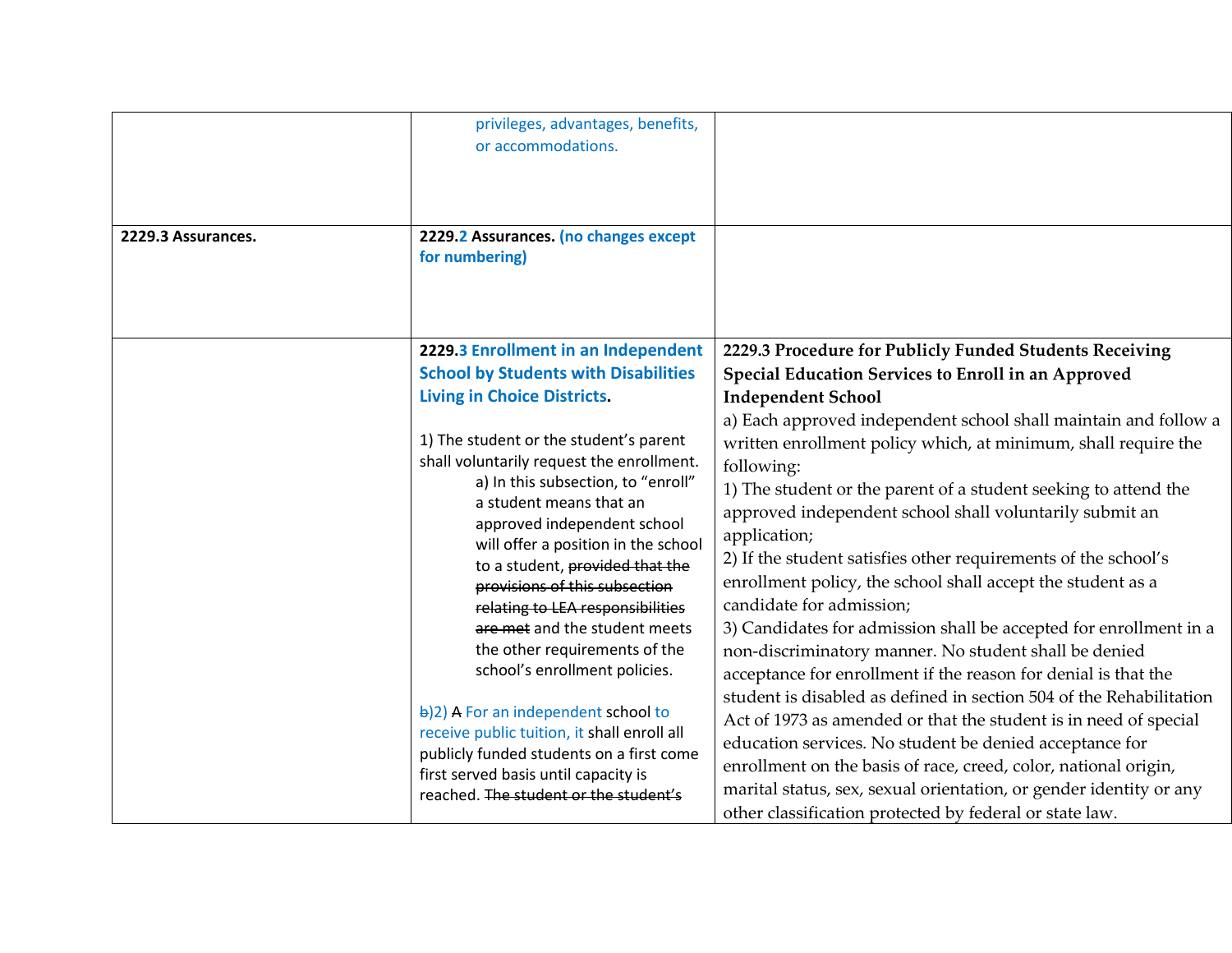|                                                                                                                                                      | parent shall voluntarily request the<br>enrollment.<br>3) Once a student is enrolled in an<br>independent school, if the student<br>qualifies for services under the IDEA, 20<br>U.S.C. §§1400 et seq., the student's IEP<br>team shall meet to determine how the<br>student's IEP services shall be provided.<br>The independent school shall designate<br>personnel as members of the IEP team. | b) Upon the student's acceptance for enrollment, the student's<br>IEP team shall meet to determine how the student's services shall<br>be provided. The approved independent school and the LEA<br>shall follow the procedures in 2229.4, after which the student<br>shall be enrolled in the approved independent school or, upon<br>the decision of the hearing officer in Rule 2229.4(f), below, the IEP<br>team shall consider alternative an alternative enrollment for the<br>student.<br>c) When a publicly funded student seeks to attend an approved<br>independent school after the start of the school year, the student<br>shall be provisionally enrolled consistent with this rule (2229.3),<br>during which time the LEA of residence shall agree to pay tuition<br>on the student's behalf until the procedures in 2229.4 have been<br>completed and the student is enrolled, or until the hearing officer<br>issues a decision pursuant to subsection Rule 2229.4(f), below.<br>d) This Rule 2230.3 shall not apply to a therapeutic independent<br>school. |
|------------------------------------------------------------------------------------------------------------------------------------------------------|---------------------------------------------------------------------------------------------------------------------------------------------------------------------------------------------------------------------------------------------------------------------------------------------------------------------------------------------------------------------------------------------------|------------------------------------------------------------------------------------------------------------------------------------------------------------------------------------------------------------------------------------------------------------------------------------------------------------------------------------------------------------------------------------------------------------------------------------------------------------------------------------------------------------------------------------------------------------------------------------------------------------------------------------------------------------------------------------------------------------------------------------------------------------------------------------------------------------------------------------------------------------------------------------------------------------------------------------------------------------------------------------------------------------------------------------------------------------------------------|
| 2229.4 Procedure for Publicly Funded                                                                                                                 | 2229.4 Procedures for Ensuring the                                                                                                                                                                                                                                                                                                                                                                |                                                                                                                                                                                                                                                                                                                                                                                                                                                                                                                                                                                                                                                                                                                                                                                                                                                                                                                                                                                                                                                                              |
| <b>Students Receiving Special Education</b>                                                                                                          | <b>Provision of Special Education Services</b>                                                                                                                                                                                                                                                                                                                                                    |                                                                                                                                                                                                                                                                                                                                                                                                                                                                                                                                                                                                                                                                                                                                                                                                                                                                                                                                                                                                                                                                              |
| Services to Enroll in an Approved                                                                                                                    | to Students who Live in Choice Districts                                                                                                                                                                                                                                                                                                                                                          |                                                                                                                                                                                                                                                                                                                                                                                                                                                                                                                                                                                                                                                                                                                                                                                                                                                                                                                                                                                                                                                                              |
| <b>Independent School.</b>                                                                                                                           | <b>Enrolled in Independent Schools.</b>                                                                                                                                                                                                                                                                                                                                                           |                                                                                                                                                                                                                                                                                                                                                                                                                                                                                                                                                                                                                                                                                                                                                                                                                                                                                                                                                                                                                                                                              |
| 1) The student or the student's parent<br>shall voluntarily request the enrollment.<br>a) In this subsection, to "enroll"<br>a student means that an | (1, 1a and b ("b" becomes "2") with<br>changes are moved to section 2229.3<br>above)                                                                                                                                                                                                                                                                                                              |                                                                                                                                                                                                                                                                                                                                                                                                                                                                                                                                                                                                                                                                                                                                                                                                                                                                                                                                                                                                                                                                              |
| approved independent school                                                                                                                          | <b>Revised 2229.4 begins as follows:</b>                                                                                                                                                                                                                                                                                                                                                          |                                                                                                                                                                                                                                                                                                                                                                                                                                                                                                                                                                                                                                                                                                                                                                                                                                                                                                                                                                                                                                                                              |
| will offer a position in the                                                                                                                         |                                                                                                                                                                                                                                                                                                                                                                                                   |                                                                                                                                                                                                                                                                                                                                                                                                                                                                                                                                                                                                                                                                                                                                                                                                                                                                                                                                                                                                                                                                              |
| school to a student, provided                                                                                                                        | a. Upon the enrollment of a student with                                                                                                                                                                                                                                                                                                                                                          |                                                                                                                                                                                                                                                                                                                                                                                                                                                                                                                                                                                                                                                                                                                                                                                                                                                                                                                                                                                                                                                                              |
| that the provisions of this                                                                                                                          | an individualized education program                                                                                                                                                                                                                                                                                                                                                               |                                                                                                                                                                                                                                                                                                                                                                                                                                                                                                                                                                                                                                                                                                                                                                                                                                                                                                                                                                                                                                                                              |
| subsection relating to LEA                                                                                                                           | (IEP) in an independent school the LEA of                                                                                                                                                                                                                                                                                                                                                         |                                                                                                                                                                                                                                                                                                                                                                                                                                                                                                                                                                                                                                                                                                                                                                                                                                                                                                                                                                                                                                                                              |
| responsibilities are met and the                                                                                                                     | the student's residence shall promptly                                                                                                                                                                                                                                                                                                                                                            |                                                                                                                                                                                                                                                                                                                                                                                                                                                                                                                                                                                                                                                                                                                                                                                                                                                                                                                                                                                                                                                                              |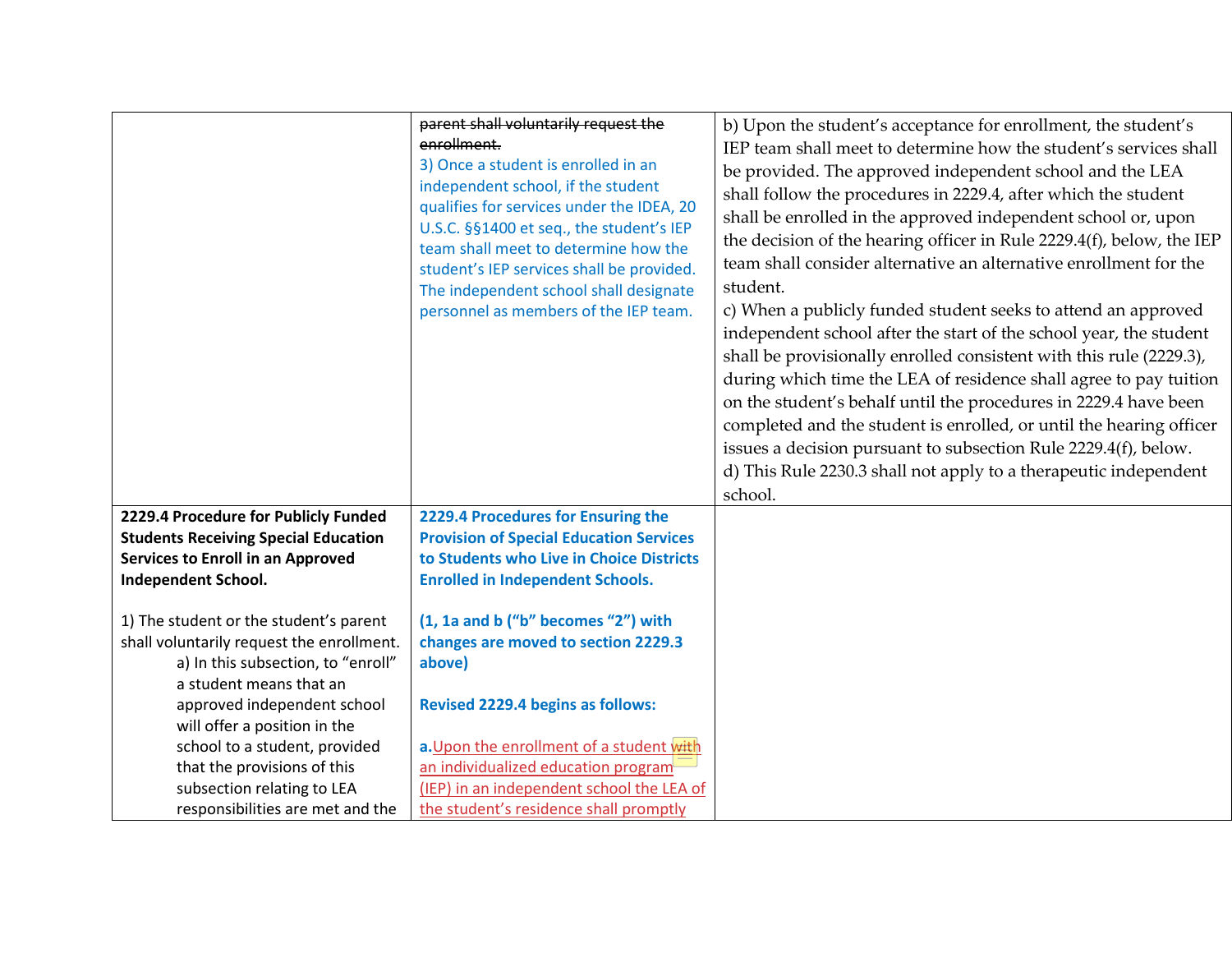| student meets the other                    | convene an IEP team meeting. The            |  |
|--------------------------------------------|---------------------------------------------|--|
| requirements of the school's               | meeting shall be held prior to the start of |  |
| enrollment policies.                       | the academic year in which the student      |  |
| b) A school shall enroll all               | is enrolled. The Independent School shall   |  |
| publicly funded students on a              | designate personnel to participate in the   |  |
| first come first served basis until        | IEP meeting. At the meeting, the team,      |  |
| capacity is reached. The student           | which includes the parent, and the          |  |
| or the student's parent shall              | student where appropriate, shall            |  |
| voluntarily request the                    | determine how to ensure the provision       |  |
|                                            | of a free and appropriate public            |  |
| 2) The student's IEP team or the LEA       | education in accordance with the            |  |
| shall determine whether the enrollment     | student's IEP plan.                         |  |
| is an appropriate placement and least      |                                             |  |
|                                            | b. The LEA of the student's residence and   |  |
| 3) The student's IEP team and the LEA      | the Independent School together with        |  |
| shall comply with all applicable federal   | the student's IEP team shall work           |  |
|                                            | collaboratively to ensure the student's     |  |
| 4) If the student's enrollment, pursuant   | services are provided in accordance with    |  |
| to 2229.4(2), is based on provision of     | state and federal law.                      |  |
| certain services in the student's IEP, the |                                             |  |
| LEA and the school shall work              | c.For placement purposes under the          |  |
| collaboratively to identify a solution.    | IDEA, the IEP team shall ensure the IEP     |  |
| 5) Within 30 days the LEA and the          | process reflects the student's choice of    |  |
| school must determine if they have         | enrollment in the independent school,       |  |
| identified a solution that will enable the | notwithstanding SBE Rule 2354.3(a)(2).      |  |
| student's enrollment to proceed.           | In this context, "placement" refers not to  |  |
| 6) If the LEA and approved independent     | the specific site of the educational        |  |
| school do not agree on whether the         | placement, but to the provision of          |  |
| independent school is able to provide      | special education and related services.     |  |
| the services on the student's IEP, then    |                                             |  |
| the LEA and independent school shall       | d. The student's special education and      |  |
| jointly contract with a hearing officer to | related services shall be provided in the   |  |
| conduct a hearing to make a                | least restrictive environment.              |  |
| determination which shall be final. The    |                                             |  |
|                                            |                                             |  |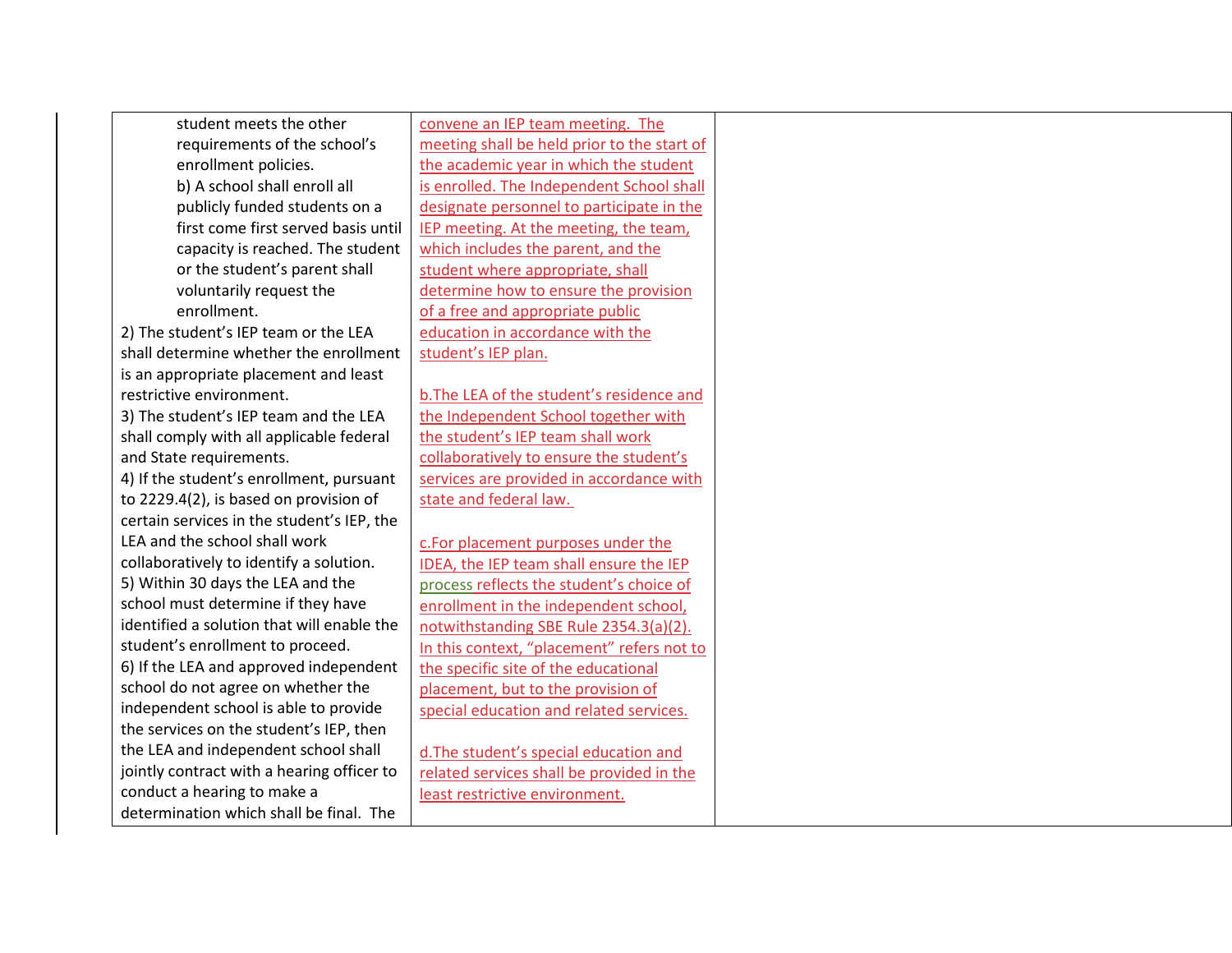| cost of the hearing officer shall be<br>e. To ensure the provision of services in        |  |
|------------------------------------------------------------------------------------------|--|
| the student's IEP the Independent<br>shared equally between the parties.                 |  |
| (a) If either a Hearing Officer or the LEA<br>School and the LEA may use any or all of   |  |
| the methods listed below to ensure the<br>and the school certify that the                |  |
| independent school is unable to provide<br>provision of those services, including,,      |  |
| the required IEP services due to an                                                      |  |
| 1. The Independent School recruiting and<br>inability to retain qualified staff, the LEA |  |
| hiring special educators or other<br>shall immediately make another                      |  |
| appropriate placement that satisfies the<br>professional or paraprofessional staff;      |  |
| 2. The Independent School contracting<br>federal and state requirements to               |  |
| provide the student with a free and<br>directly with service providers to provide        |  |
| appropriate public education in the<br>the services at the independent school if         |  |
| the services are not otherwise available<br>least restrictive environment. If these      |  |
| at the independent school.<br>conditions are satisfied:                                  |  |
| 3. The Independent School contracting                                                    |  |
| with the LEA to provide the services;                                                    |  |
| 4. The LEA providing the services at a                                                   |  |
| public school operated by the LEA or                                                     |  |
| another public school                                                                    |  |
|                                                                                          |  |
| f) If there is a dispute between the LEA                                                 |  |
| and the Independent School over                                                          |  |
| whether the student's special education                                                  |  |
| services can be provided in accordance                                                   |  |
| with the student's IEP at the                                                            |  |
| Independent School or otherwise, the                                                     |  |
| LEA shall initiate a due process hearing                                                 |  |
| before an independent hearing officer                                                    |  |
| the costs of which shall be borne equally                                                |  |
| between the LEA and the Independent                                                      |  |
| School within 30 days of the impasse.                                                    |  |
| The parent, or where appropriate the                                                     |  |
| student, shall be a party to the                                                         |  |
| proceeding.                                                                              |  |